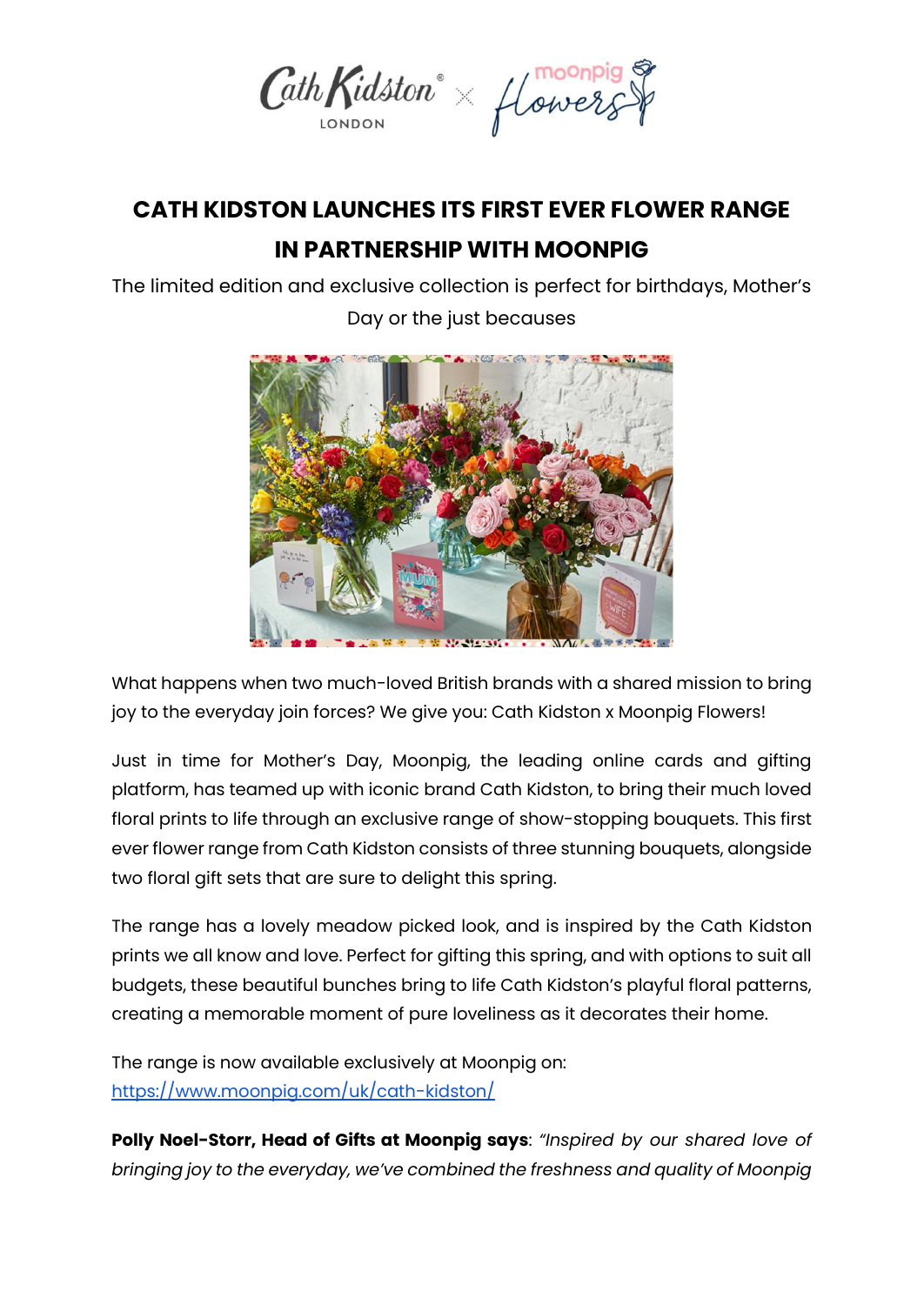$\mathcal{C}\!\mathit{athK\mathit{idston}}^\circ \times \textit{flowexs}^\circ$ 

*Flowers with the signature florals and joyful style of Cath Kidston to design this range of exclusive luxury bouquets. With options for all tastes, the collection is*  perfect for those who really want to treat their mother figure this Mothering *Sunday."*

**Holly Marler, Creative Director at Cath Kidston says**: "*We're delighted to be working with Moonpig, another much-loved British brand, to bring our iconic flower designs to life in a way we have never done before. These beautiful bouquets and gift sets are designed to celebrate special relationships, to brighten up your loved one's day, whether it's a birthday, Mother's Day or just because."*

Hand-arranged by expert florists, the exclusive range include the following:

**1. The Dreamer (£35)** was named after one of Cath Kidston's iconic handdrawn designs and is an eye-catching arrangement, full of colour that will brighten up anyone's day. Featuring Mother's Day favourite tulips, luxurious roses as well as a more unusual stunner, the forsythia (a woody spring flower with dainty yellow daisy flowers), this bouquet has a truly unique, beauty-full look with a natural, woodland feel.



**2. The Cherished (£50)** was inspired by one of Cath Kidston's signature prints, creating an unusual but stunning colour combination (red, pale pink and yellow) that is not often seen in bouquets. A classically stunning arrangement, accented with shades of pink and red chrysanthemums, Roses and wax flower for a gorgeous gift that smells as good as it looks. Ideal to celebrate all the important female figures in your life.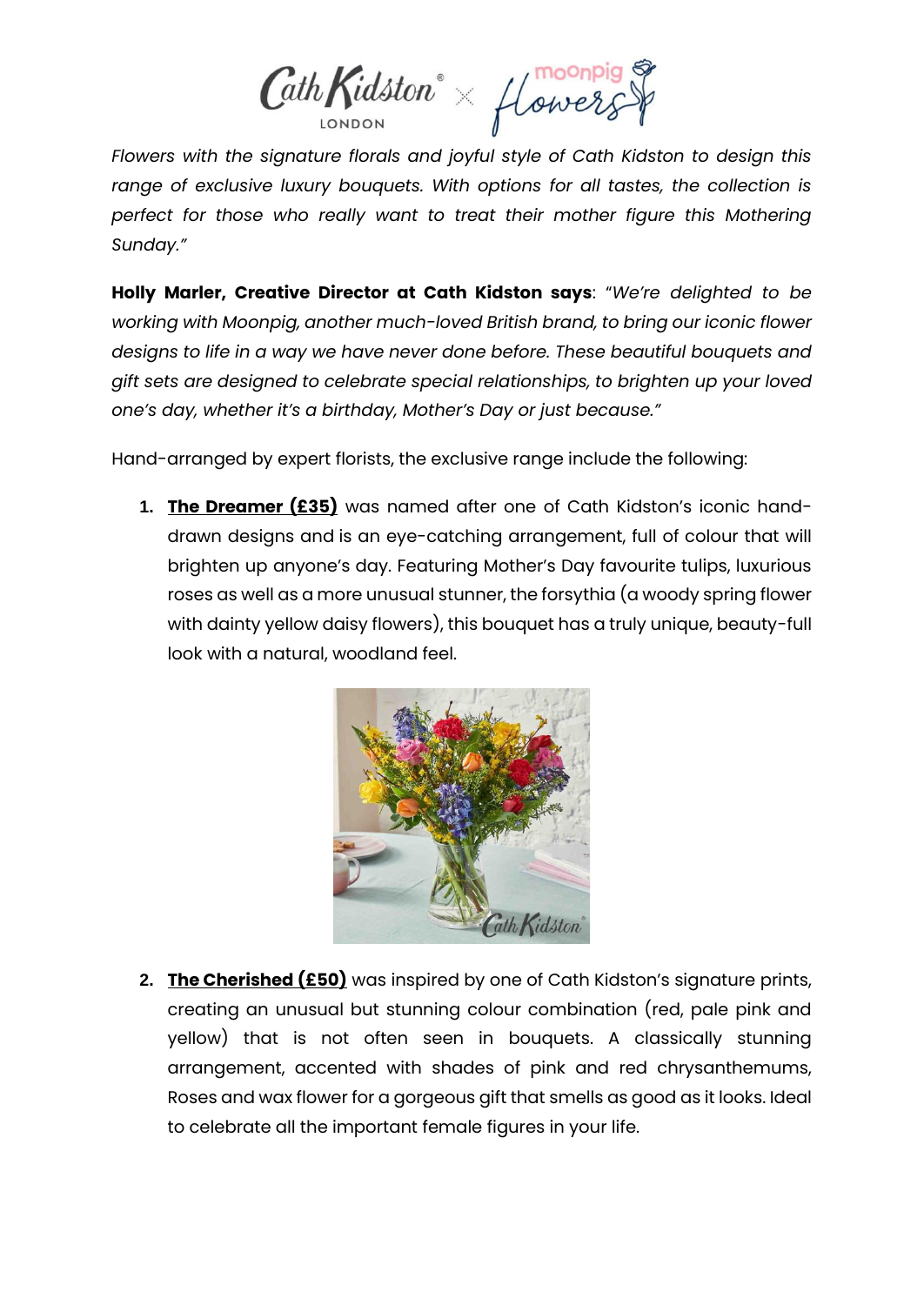

**3. The Forever (£70)** is a luxurious, show-stopping bouquet, a modern and opulent present that is sure to make an impact. The ultimate dose of happiness, this luxurious bouquet is filled with premium quality red roses, peachy hypericum, white waxflower and dressed with cinerea, meaning it will brighten any home it sits in! The most unusual aspect of this bouquet is the use of dried flowers, which we named 'bunny tails'.



**4. The Dreamer with Jug (£60)** is a gift that keeps on giving, featuring the gorgeous Dreamer bouquet (bursting with blue delphiniums, red and orange tulips, dressed with silky greenbell and carnations) as well as the stunning Cath Kidston floral jug for displaying the blooming flowers proudly in the home, that can be reused time and time again.